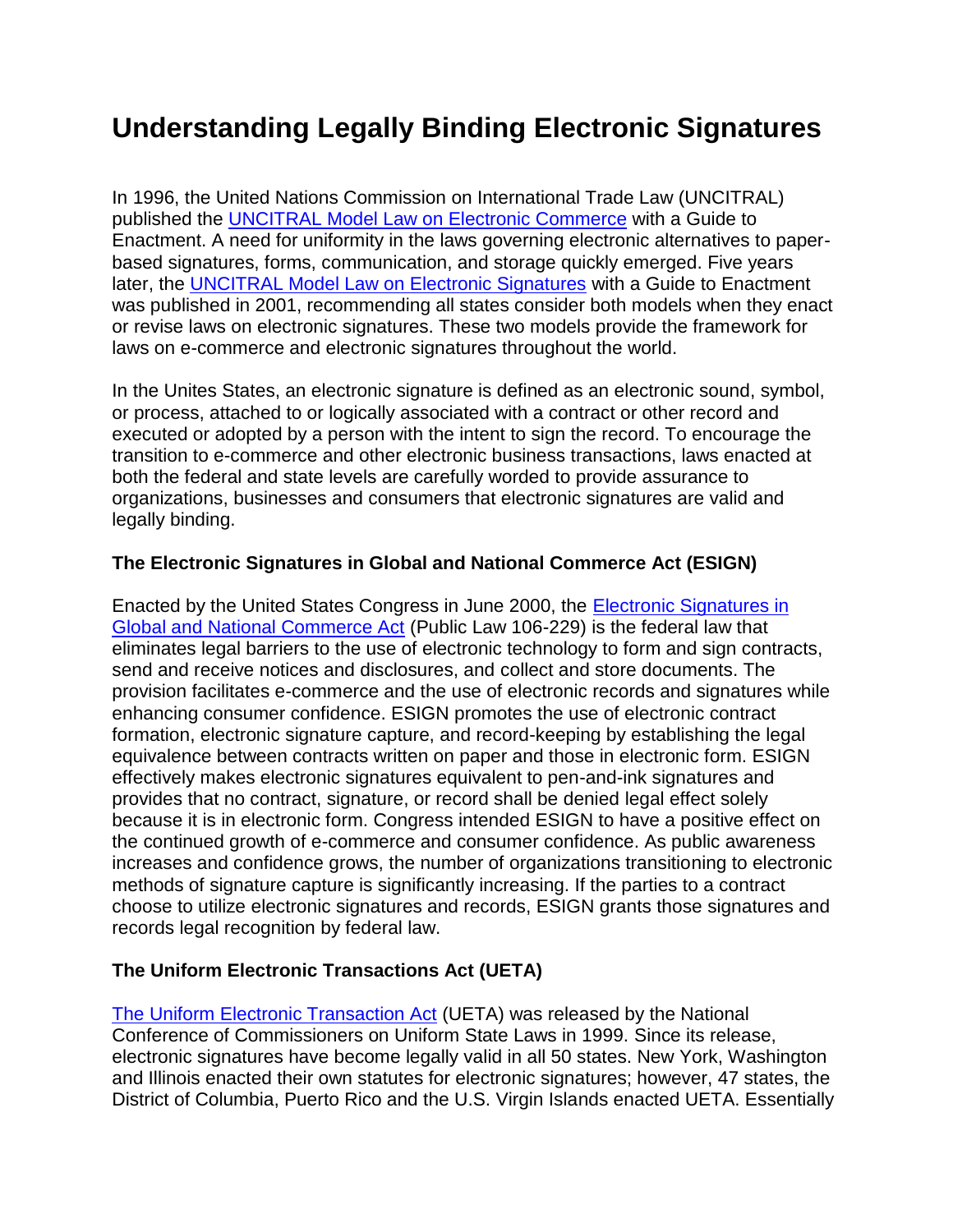a state version of ESIGN and designed to enhance electronically conducted business, UETA provides the definition and legal recognition of electronic signatures, records, and contracts in accordance with state law.

#### **Electronic Signature Capture in Organizations and Industries**

**Banking:** Electronic signatures are already used in lending and new accounts to efficiently process documents for delivery. In April of 2011, the [E-Signature Summit for](http://soa.sys-con.com/node/1806717)  [Banking Executives](http://soa.sys-con.com/node/1806717) was held at the New York Stock Exchange. The purpose of the summit was to help executives of financial services companies transition to electronic signatures to improve customer service, prevent errors, and reduce risk. Banking executives had the opportunity to meet and consult with David Whitaker, a legal expert who helped draft ESIGN. Mr. Whitaker provided his expertise to assist banks in the transition to electronic transactions, records and signatures. Participants in the summit were also presented a case study by David S. Miller and John Fraser, on how U.S. Bank streamlined exception processing by incorporating electronic signatures into its consumer and business loan processing system. The system is deployed in more than 30,000 bank branches.

**Healthcare:** Electronic signature pads are commonly used in medical and dental offices, hospitals, and pharmacies. Pharmacies use electronic signatures to deliver prescription medication and verify consultations. Medical offices and hospitals use electronic signatures to obtain informed consent, carry out doctors orders and provide medical care.

In June of 2011, the Centers for Medicare & Medicaid Services (CMS) addressed the use of electronic signatures. Chapter 3 of the [CMS Medicare Program Integrity Manual](https://docs.google.com/viewer?a=v&q=cache:fwD_YqTBplUJ:https://www.cms.gov/manuals/downloads/pim83c03.pdf+medicare+program+integrity+manual+chapter+3&hl=en&gl=us&pid=bl&srcid=ADGEESgOd9lagUqhoFLSnmAbVgUjnzkfP_XMiDfKO2lBn3Y5749NA9GyfBaOwAWIITUMCjFR07dQ7AtwTf85EzJo5fayK7Njmwhwvc8G4ftGFjrcZ8QTJM7kSdBEXZivS3CSAQgazj_Z&sig=AHIEtbSpLJ-ys2dAwochjX8h_Kpon3osNA) requires doctors to authenticate orders by handwritten or electronic signatures; stamped signatures are no longer acceptable for any service provided or ordered.

**Real Estate:** On April 10, 2010, the U.S. Department of Housing and Urban Development announced the Federal Housing Administration's use of electronic signatures for third party documents, including sales contracts and mortgage insurance endorsement. The policy is effective for forward mortgages as well as home equity conversion mortgages. In accordance with both ESIGN and UETA, the FHA must employ the same level of care and due diligence with electronically signed documents that they would for signatures on paper documents. To download a copy of the announcement please click [here.](http://www.hud.gov/offices/adm/hudclips/letters/mortgagee/files/10-14ml.pdf)

**Retail:** One of the first industries to adopt the use of electronic signatures was the retail industry. Businesses and consumers now rely on the convenience and efficiency of electronic signatures for transactions requiring credit card signatures. Behind the scenes, electronic signatures reduce the time it takes to gain management approval and execute purchase orders.

**Sales Agents:** The Aberdeen Group provides research to identify processes,